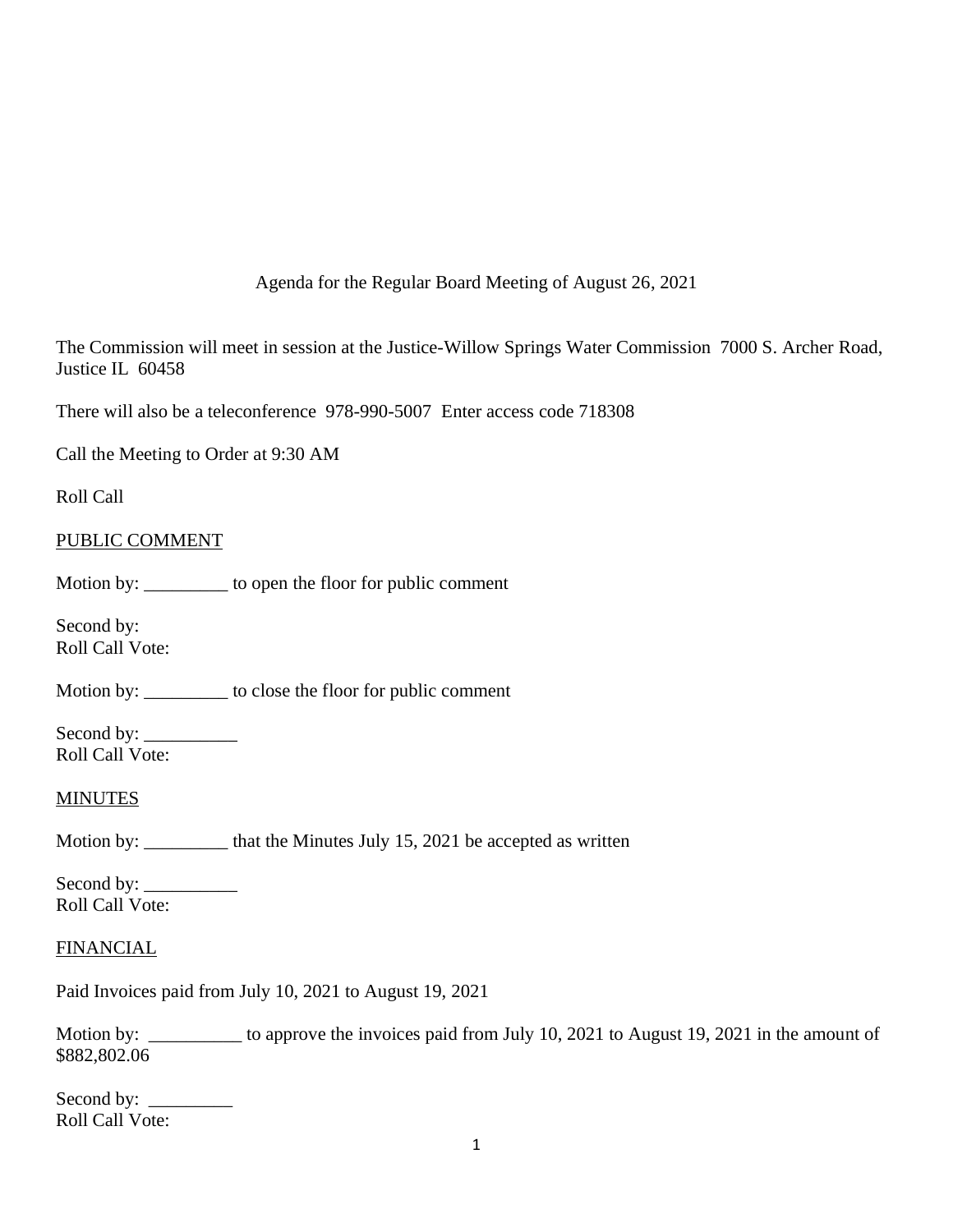Cash in Banks All Accounts July 2021

- File: Cash in Bank
- 30 ILCS 235/2 Public Funds Investment Act
- File: Authorized Investments
- July 2021 Budget Comparison
- File: 2021 Budget

### 2020 AUDIT

Letter dated September 22, 2021 from

### COMMISSIONER'S REPORT

Board Discussion and Possible Action on the Following:

- Renewal of Commission Lobbyist Maren Ronan Ltd's Contract as the Commission Lobbyist
- Project Mobility Donation

### ENGINEERING / EXECUTIVE DIRECTOR

• Update on Water Main Projects

# LEGAL

# EXECUTIVE DIRECTOR'S REPORT

# CUSTOMER / COMMUNITY MATTERS

Board Discussion and Possible Action on the Following:

### PERSONNEL MATTERS

### OLD BUSINESS

• Present any Old Business

### NEW BUSINESS

• Present / Consider any New Business

### CLOSED SESSION